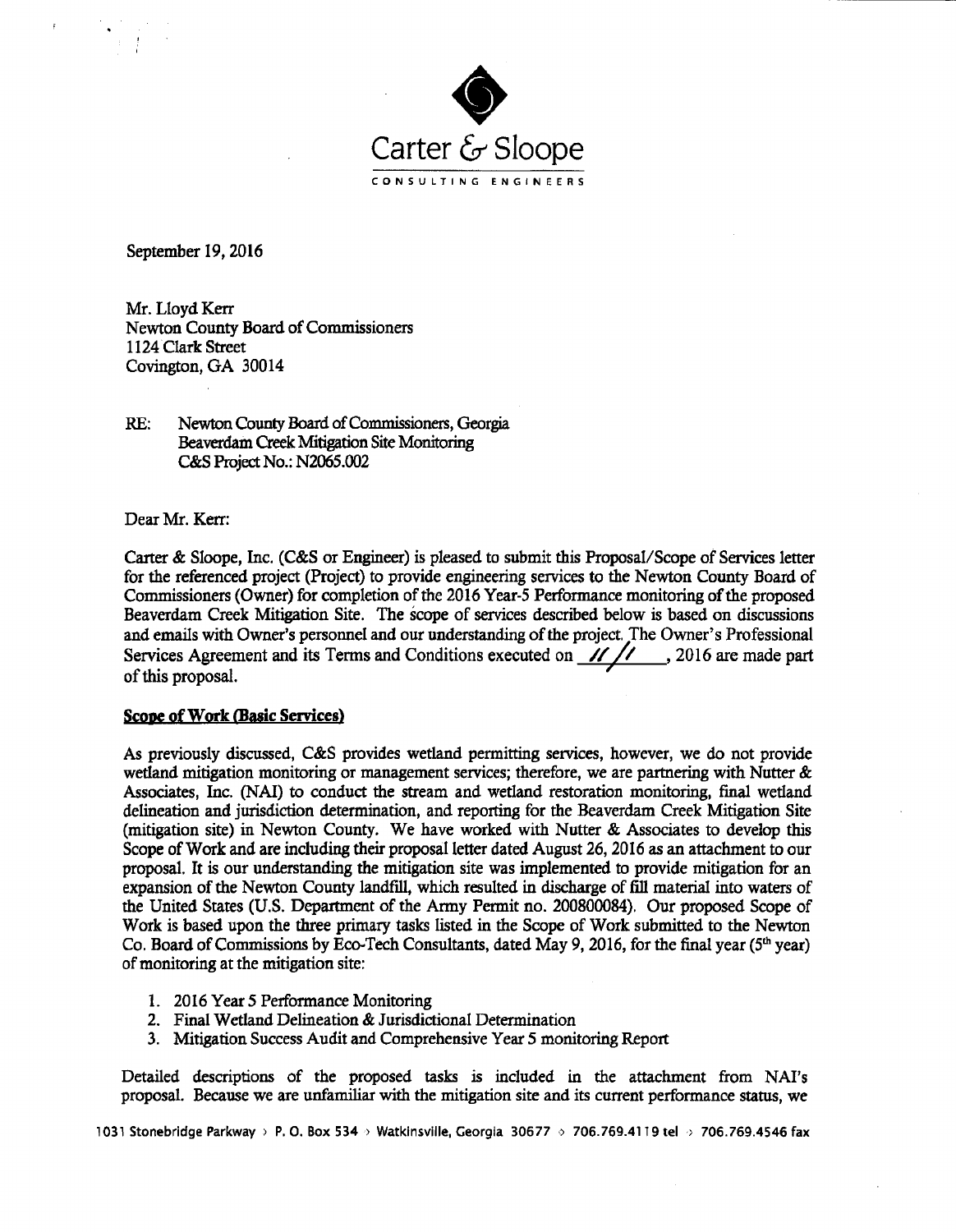have included in our proposal a line item budget for pre-project meeting with the USACE and Newton Co. to review the site.

After having read Eco-Tech's 2015 Monitoring Report, we are concerned that the wetlands vegetation has not developed as it should, which means this mitigation site may not reach its original goals. If that occurs, the USACE could reject all or <sup>a</sup> portion of this wetlands site, which could require the County to purchase wetlands credits in lieu of this mitigation bank. Because there is uncertainty at this point if the USACE will accept this final mitigation site, we have also included a contingency task to conduct an additional site visit with USACE and conduct <sup>a</sup> Wetland Mitigation Credit Audit, which will be invoiced hourly with the not-to-exceed fees described below.

# Fee Basis

C&S will complete the Basic Scope of Work on a time and expense basis with a not-to-exceed without prior written authorization, the amounts below. Note that we will mark-up Nutter & Associates, Inc.'<sup>s</sup> invoice 10% and this expense is included in our not-to-exceed fee.

| <b>Task</b> | <b>Description</b>                                                | Not-to-Exceed Fee |
|-------------|-------------------------------------------------------------------|-------------------|
|             | <b>Pre-Project Meeting</b>                                        | \$4,200           |
|             | (Basis of fee: NAI's fee \$2,690 x $1.10 + C&S$ fee \$1,241)      |                   |
| 2           | 2016 Year 5 Performance Monitoring                                | \$17,200          |
|             | (Basis of fee: NAI's fee $$15,040 \times 1.10 + C&S$ fee $$656$ ) |                   |
|             | Wetland Delineation & Jurisdictional Determination                | \$3,600           |
|             | (Basis of fee: NAI's fee $$2,670 \times 1.10 + C&S$ fee \$663)    |                   |
| 4           | Mitigation Success Audit & 2016 Year 5 Monitoring Report          | \$12,700          |
|             | (Basis of fee: NAI's fee \$9,430 x 1.10 + C&S fee \$2,327)        |                   |
|             | Total of Items $1 - 4 =$                                          | \$37,700          |

The not-to-exceed costs for contengency tasks is listed below and will only be used if needed after the 2016 Year 5 Mitigation Report is submitted to USACE if they deermine that additional wetlands credits are needed.

| <b>Task</b> | <b>Description</b>                                                | <b>Not-to-Exceed Fee</b> |
|-------------|-------------------------------------------------------------------|--------------------------|
| 5.          | Agency coordination and/or Site Visits                            | \$3,200                  |
|             | (Basis of fee: NAI's fee $$1,890 \times 1.10 + C&S$ fee $$1,121)$ |                          |
| 6           | <b>Wetland Mitigation Credit Audit</b>                            | \$6,700                  |
|             | (Basis of fee: NAI's fee \$4,160 x 1.10 + C&S fee \$2,124)        |                          |
|             | <b>Total Contingency Tasks =</b>                                  | \$9,900                  |

## Additional Services

Services not included within the Basic Scope of Services above, which are considered Additional Services, are specifically excluded from the Scope of the Engineer's services, but can be provided on an hourly basis in accordance with our Hourly Fee Schedule or as agreed to in writing by the Owner and the Engineer. Additional Services include, but are not limited to, the following:

a. Services resulting from significant changes in the scope, extent, or character of the portions of the Project including, but not limited to, changes in size, complexity, Owner's schedule, and revising previously accepted reports, permits, or other project related documents when such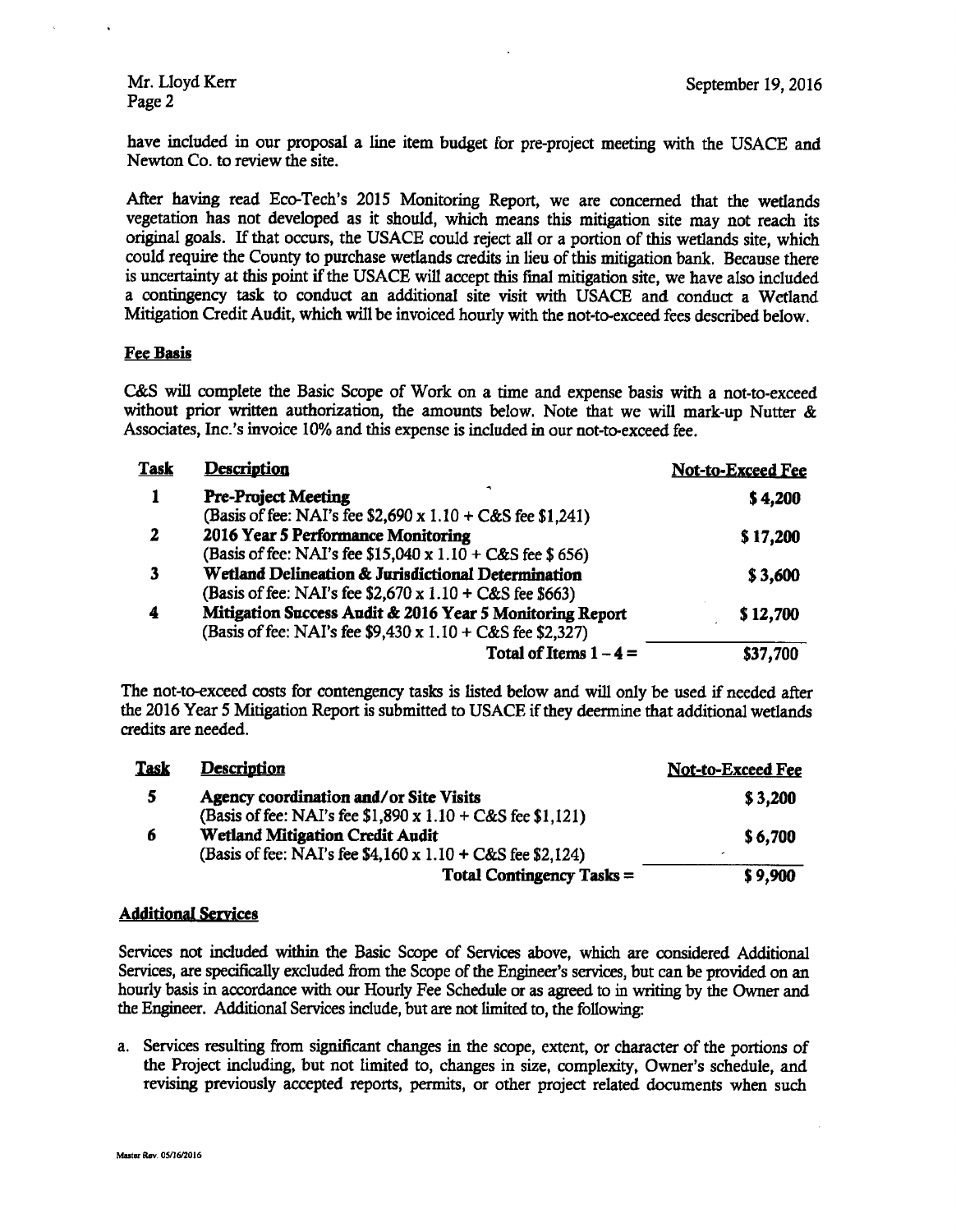revisions are required by changes in Laws and regulations enacted subsequent to the date of this proposal or are due to any other causes beyond Engineer's control.

- b. Services required as a result of Owner providing incomplete or incorrect Project information to Engineer.
- c. Furnishing services of Engineer's Sub-Consultants, if any, for other than Basic Services.
- d. Preparing to serve or serving as <sup>a</sup> consultant or witness for Owner in any litigation, arbitration, or other dispute resolution process related to the Project. Preparation time for deposition and trial testimony or arbitration will be charged at hourly rate multiplied by 1. 25. Actual time for deposition, trial testimony or arbitration including travel time will be charged at hourly rate multiplied by 2.0. Reimbursable expenses will be charged at actual cost multiplied by 1. 10.
- e. Providing more extensive services required to enable Engineer to issue notices or certifications requested by Owner and not specifically provided in the Basic Services.
- f. Geotechnical engineering and consulting.
- g. U.S. Army Corps ofEngineering Permitting not specifically provided in the Basic Services
- h. Providing topographic surveys and/ or staking and any type of property or boundary surveys or easements or related surveying services needed for the transfer of interests in real property; and providing other special field surveys not specifically detailed in the Basic Services.
- i. Preparing for and participating in public meetings and/ or public hearings unless specifically included in the Basic Services;
- j. Other services performed or furnished by Engineer not otherwise detailed or provided for in this Agreement.

### Hourly Fee Schedule

Hourly rates used for Basic and/or Additional Services shall be determined by multiplying individual hourly rates of each class of employee by the number of hours spent performing the service.

| Principal (P.E.)                       | \$165.00/Hour      |
|----------------------------------------|--------------------|
| Senior Professional Engineer (P.E.)    | \$160.00/Hour      |
| Project Manager                        | \$140.00/Hour      |
| Project Engineer II                    | \$130.00/Hour      |
| Project Engineer I                     | \$105.00/Hour      |
| Construction Observer II/Technician II | \$95.00/Hour       |
| Technician I                           | \$85.00/Hour       |
| <b>Construction Observer I</b>         | \$65.00/Hour       |
| CADD Operator II                       | $$70.00/H$ our     |
| Draftsman                              | \$55.00/Hour       |
| Clerical                               | $$65.00/H$ our     |
| Survey Crew (3 Person)                 | \$200.00/Hour      |
| Wetlands Technician                    | \$155.00/Hour      |
| Subcontract Consultants (if required)  | Actual Cost X 1.10 |

Carter & Sloope reserves the right to' adjust the Hourly Fee Schedule annually beginning January 1, 2017 and we will provide the Owner with an updated schedule prior to any hourly rates increases. Note that any changes to our Hourly Fee Schedule will not affect any of our lump sum and/or not-toexceed fees stated herein.

#### Reimbursable Expenses/Sub-Consultants

Direct reimbursable expenses for Basic Services and Additional Services, if any, including, but not limited to, fees from sub-consultants, will be charged at 1. 10 times direct cost.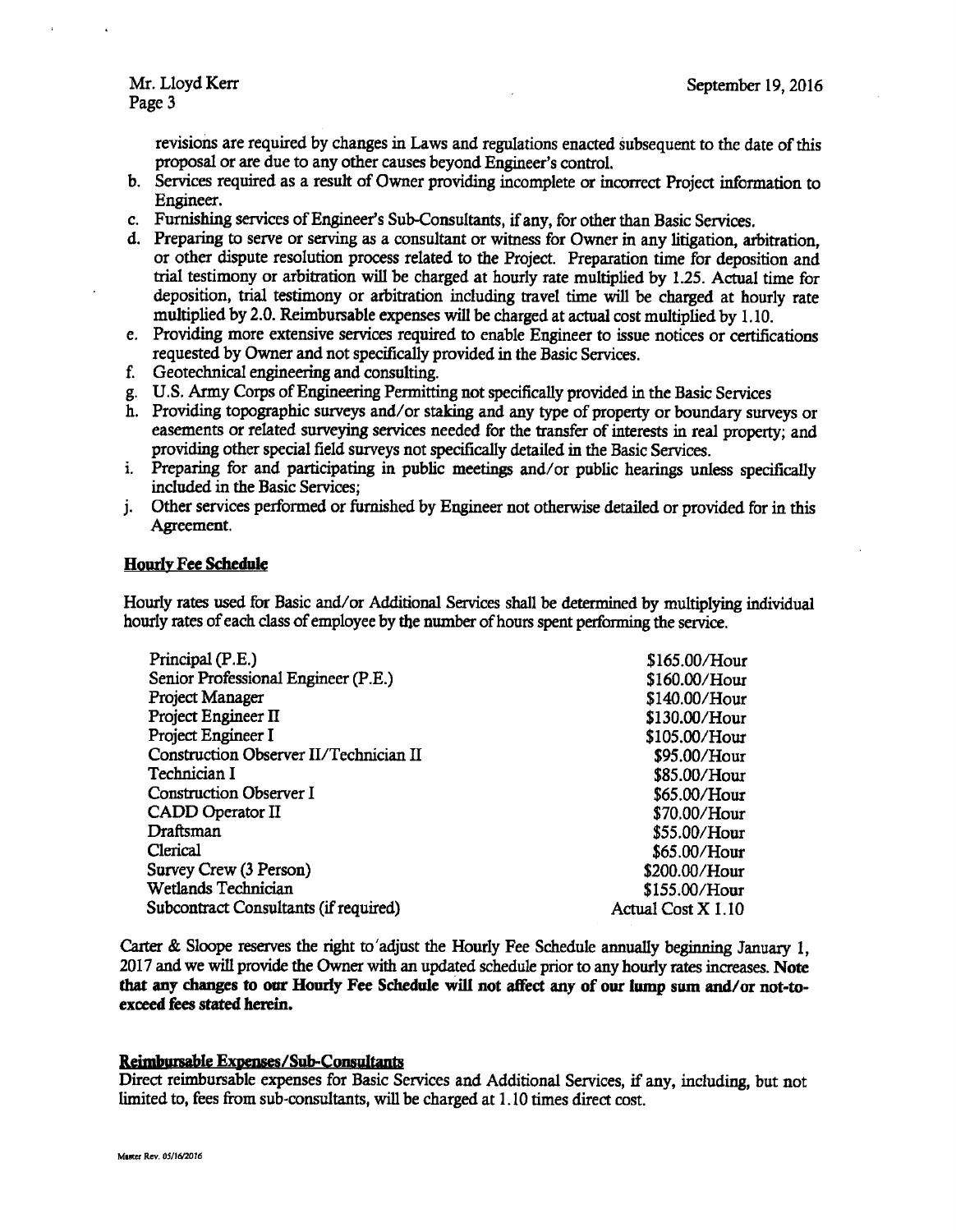Page 4

If you have any questions or concerns regarding our proposed Scope of Work and/ or proposed fee schedule, please contact me. I would welcome the opportunity to discuss this with you. If the Scope of Services is acceptable, please sign, date, and return one (1) copy to us for our files. Once approved, Carter& Sloope can begin work on this project immediately.

Sincerely,

Martin C. Boych

Martin C. Boyd, P.E.

MCB:hdc

encl: Scope of Work and Budget from Nutter & Associates, Inc. dated August 26, 2016

cc: Mr. Tom Sloope, P.E., C&S-Macon File

Owner Acceptance:

I hepeby acknowledge review of this Scope of Services and authorize Carter & Sloope, Inc. to proceed gre

Thereby acknowledge re<br>with the work defined in<br>Signature Signature Date

Openter 1,2016

Title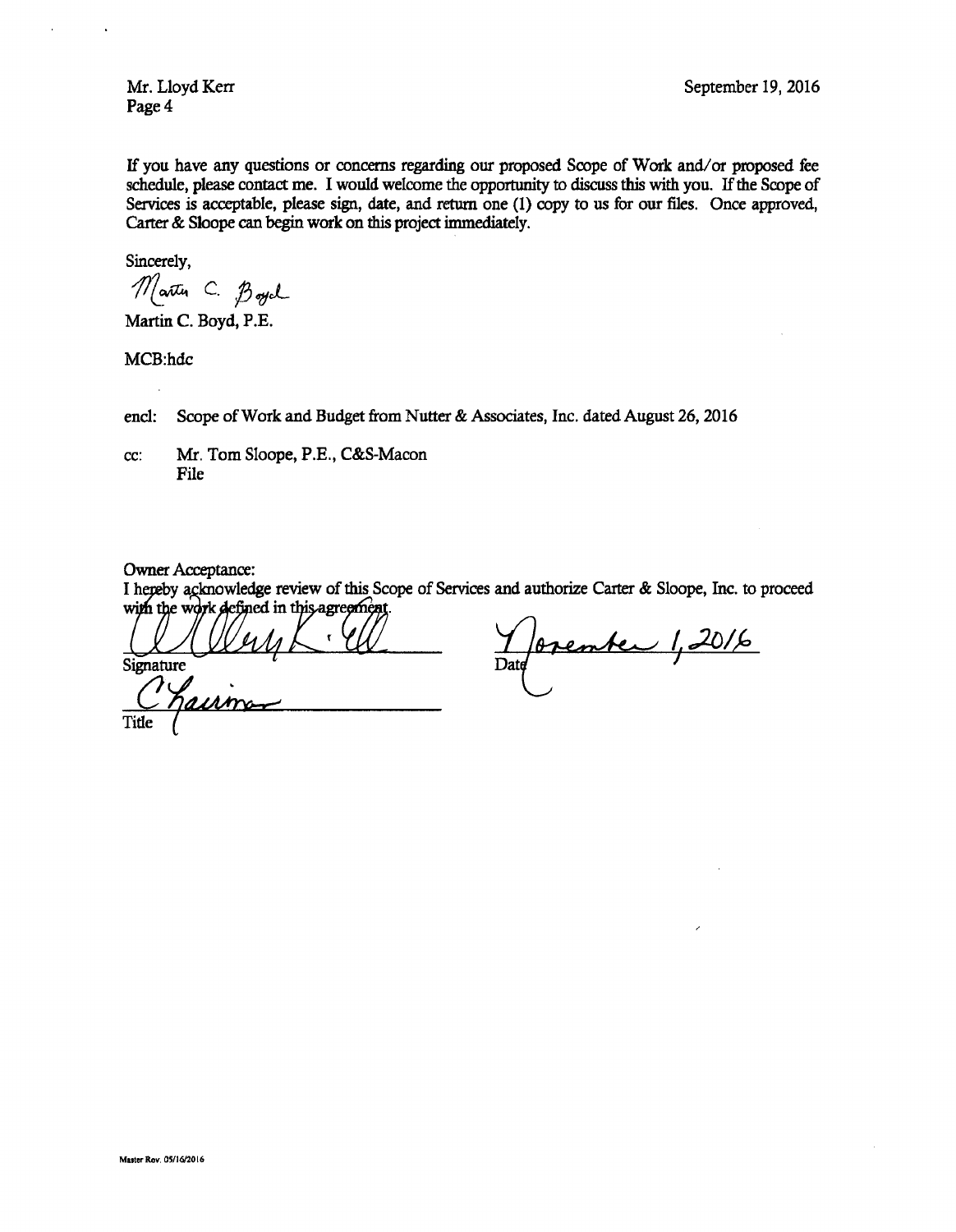

360 Hawthorne Lane Athens, GA 30606-2152<br>P (706) 354-7925 F( 706) 354- 7928

August 26, 2016

Martin C. Boyd, P.E. Carter& Sloope, Inc. 1031 Stonebridge Parkway Watkinsville, GA 30677

> Subject: Scope of Work and Budget to conduct Stream and Wetland Performance Monitoring for the Beaverdam Creek Mitigation Site, Newton County, Georgia. Proposal No. 16-116.

Mr. Boyd,

Nutter& Associates ( NAI) is pleased to provide this Scope of Work( SOW) and budget to conduct stream and wetland restoration monitoring, final jurisdictional determination, and reporting for the Beaverdam Creek Mitigation Site ( mitigation site) in Newton County, Georgia. The mitigation site was implemented to provide mitigation for an expansion of the Newton County Landfill that resulted in discharge of fill material into waters of the United States (Department of the Army Permit # 200800084). Based on the SOW submitted to the Newton County Board of Commissioners by Eco-Tech Consultants, dated May 9, 2016 ( attached), it is our understanding that three primary tasks are required to complete the final year of monitoring for the Beaverdam Creek Mitigation Site:

- 1) 2016 Year 5 Performance Monitoring, including monitoring of existing vegetation plots, streambank stability for the Beaverdam Creek stream restoration, and fish and macroinvertebrate communities, as well as groundwater level data collection;
- 2) Final Wetland Delineation, including <sup>a</sup> jurisdictional determination in accordance with the 1987 Corps of Engineers Wetland Delineation Manual and the Eastern Mountains and Piedmont Region Regional Supplement (USACE 2012); and,
- 3) Mitigation Success Audit and a comprehensive Year 5 Monitoring Report, including results of Tasks <sup>1</sup> and <sup>2</sup> above, and an assessment of monitoring data from Years  $1 - 5$  to assess the mitigation site performance based on success criteria in the 2008 Comprehensive Mitigation Plan and revisions to those criteria approved by U. S. Army Corps of Engineers ( USACE) Project Manager Adam White in 2015.

Due to NAI's unfamiliarity with the mitigation site and its' current performance status, this SOW also includes a pre-project meeting with the USACE, Newton County, and Carter & Sloope to ensure that the above tasks fulfill USACE's requirements for the final year of monitoring. This task also includes time to provide correspondence with the USACE and Newton County and to review additional documents related to previous monitoring at the mitigation site. Finally, this SOW also includes contingency tasks for agency coordination and/or site visits and a Wetland Mitigation Credit Audit, if necessary, as detailed in the attached Eco-Tech SOW.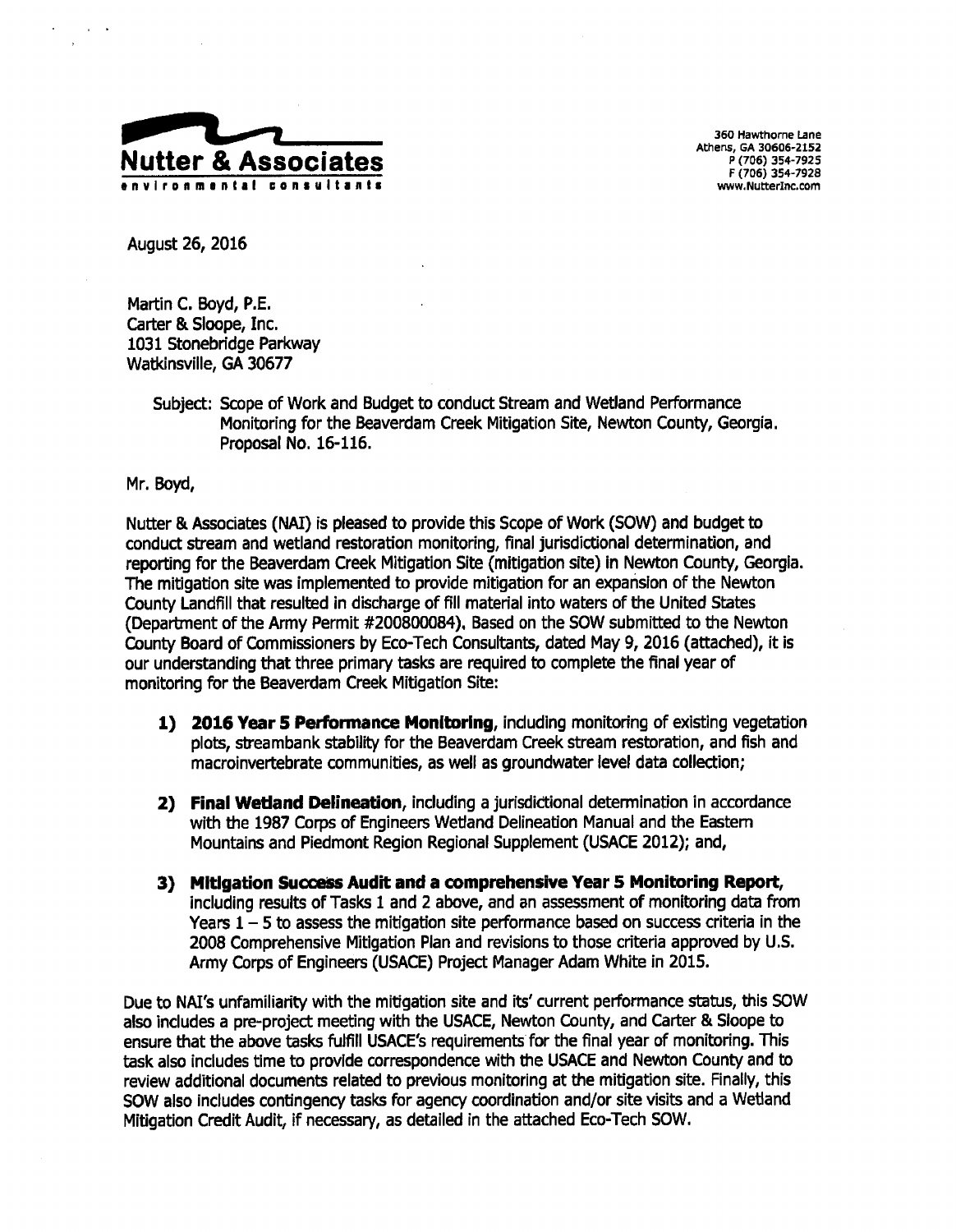Mr. Martin C. Boyd Carter and Sloope, Inc. August 26, 2016 Page 2

# BUDGET

 $\sim 10^{-10}$   $\mu$ 

The not-to-exceed cost for the tasks described in the attached SOW is \$29,830. A detailed budget breakdown is provided below:

 $\sim$ 

| Task                                                                    | <b>Cost</b> |
|-------------------------------------------------------------------------|-------------|
| 1) SOW Item 5: 2016 Year 5 Performance Monitoring                       | \$15,040    |
| Vegetation plot monitoring                                              |             |
| Stream restoration monitoring                                           |             |
| Fish sampling                                                           |             |
| Macroinvertebrate sampling and identification<br>$\blacksquare$         |             |
| Groundwater well data collection                                        |             |
| 2) SOW Item 6: Wetland Delineation & Jurisdictional Determination       | 2,670       |
| Desktop inspection                                                      |             |
| Field inspection and delineation<br>۰                                   |             |
| Wetland jurisdictional determination                                    |             |
| Stream jurisdiction and flow regime assessment                          |             |
| 3) SOW Item 7: Mitigation Success Audit & 2016 Year 5 Monitoring Report | 9,430       |
| Years $1 - 5$ Monitoring Data assessment                                |             |
| Performance Criteria evaluation                                         |             |
| Report preparation and coordination internal review and edits           |             |
| 4) Pre-Project Meeting                                                  | 2,690       |
| Additional agency correspondence                                        |             |
| Document review                                                         |             |
| Total                                                                   | \$29,830    |
|                                                                         |             |

The not-to exceed cost for the contingency tasks described in the attached SOW is \$6,050. The budget for Contingency Task A detailed below includes the cost for one site visit and four additional hours of agency coordination. The budget for Contingency Task B detailed below includes 32 hours for a Wetland Mitigation Credit Audit. Any additional site visits, agency coordination, or time for a Wetland Mitigation Credit Audit will be billed on a time and expense basis.

| <b>Contingency Tasks</b>                           | Cost                    |
|----------------------------------------------------|-------------------------|
| SOW Task A: Agency Coordination and/or Site Visits | \$1,890                 |
| SOW Task B: Wetland Mitigation Credit Audit        | 4,160                   |
|                                                    | <b>Total</b><br>\$6,050 |